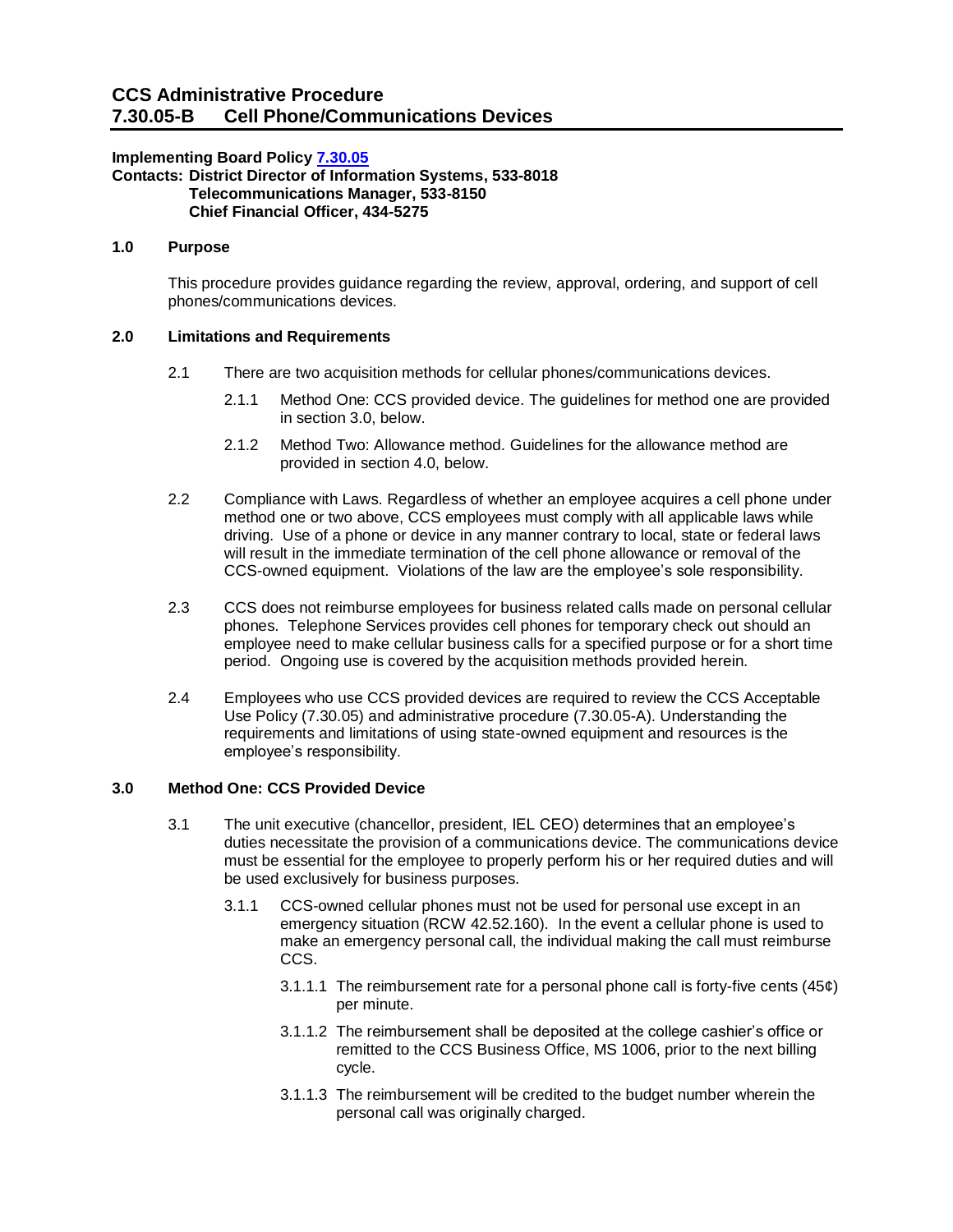- 3.1.2 Use of CCS-owned equipment is based on the employee's job duties and may be discontinued if the employee's responsibilities change. The employee must return the device to CCS when it is no longer needed and/or the employee ends employment with CCS.
- 3.2 Complete a Telephone Request form. The unit executive approves the assignment of a CCS-owned device by signing the campus/district approval section of the form. The appropriate budget number must also be included on the telephone request. Forward the form to Telephone Services, MS 2151.
	- 3.2.1 Cellular telephone requests must include a justification as to why cellular telephone service is more efficient and cost effective than alternate communication devices such as pagers and normal land lines. The costs for the telephone purchase, monthly service charge, airtime, accessories, and maintenance will be paid with departmental funds.
	- 3.2.2 Cellular telephones cost approximately \$30.00 to \$300.00 to purchase, including accessories. There is a monthly service charge for cellular service; the amount of the charge depends on the particular utilization plan. Airtime charges vary depending on the plan. All plans have some free minutes included (180 to 500 minutes per month). **Airtime charges apply to both incoming and outgoing calls.**
- 3.3 Cellular telephones will not be used when regular land line telephones are available. Cellular telephones should not be used for routine calls; they should be used for calls requiring an immediate response.
- 3.4 Employees are responsible for the safekeeping, care, and custody of the communications device assigned to them. Cellular phones may not be transferred to any other individual. (If the position no longer necessitates a CCS-owned device, the device should be returned to Telephone Services). The employee must report lost, stolen or suspected fraudulent use of the assigned device immediately to Telephone Services, MS 2151, 533-8150, and to the Spokane Police (Crime Check) as soon as possible. The Spokane Police report number must be provided to Telephone Services.
- 3.5 Call records are public records and as such are subject to disclosure. Further, records are subject to audit. **It is the responsibility of the employee to maintain detailed records of phone use in order to substantiate business use of CCS-owned devices**.
- 3.6 CCS reserves the right to terminate CCS-provided devices at any time. CCS also reserves the right to switch to the Allowance Method.
- 3.7 Telephone Services offers on-line access to cell phone records. The unit executive shall ensure CCS assigned records are periodically reviewed to ensure appropriate use of such devices. Contact the Telecommunications Manager at 533-8150, for assistance with on-line access to cell phone records.

### **4.0 Method Two: Allowance Method**

4.1 CCS recognizes that communication devices can enhance the job performance of certain employees. Because IRS substantiation requirements on "listed property," are timeconsuming and administratively costly, eligible employees may receive a taxable allowance/stipend for using a personal cell phone or device for business purposes. Designated employees whose positions require the frequent need for a communications device may receive a taxable allowance/stipend to help cover the incremental business related costs associated with owning the device.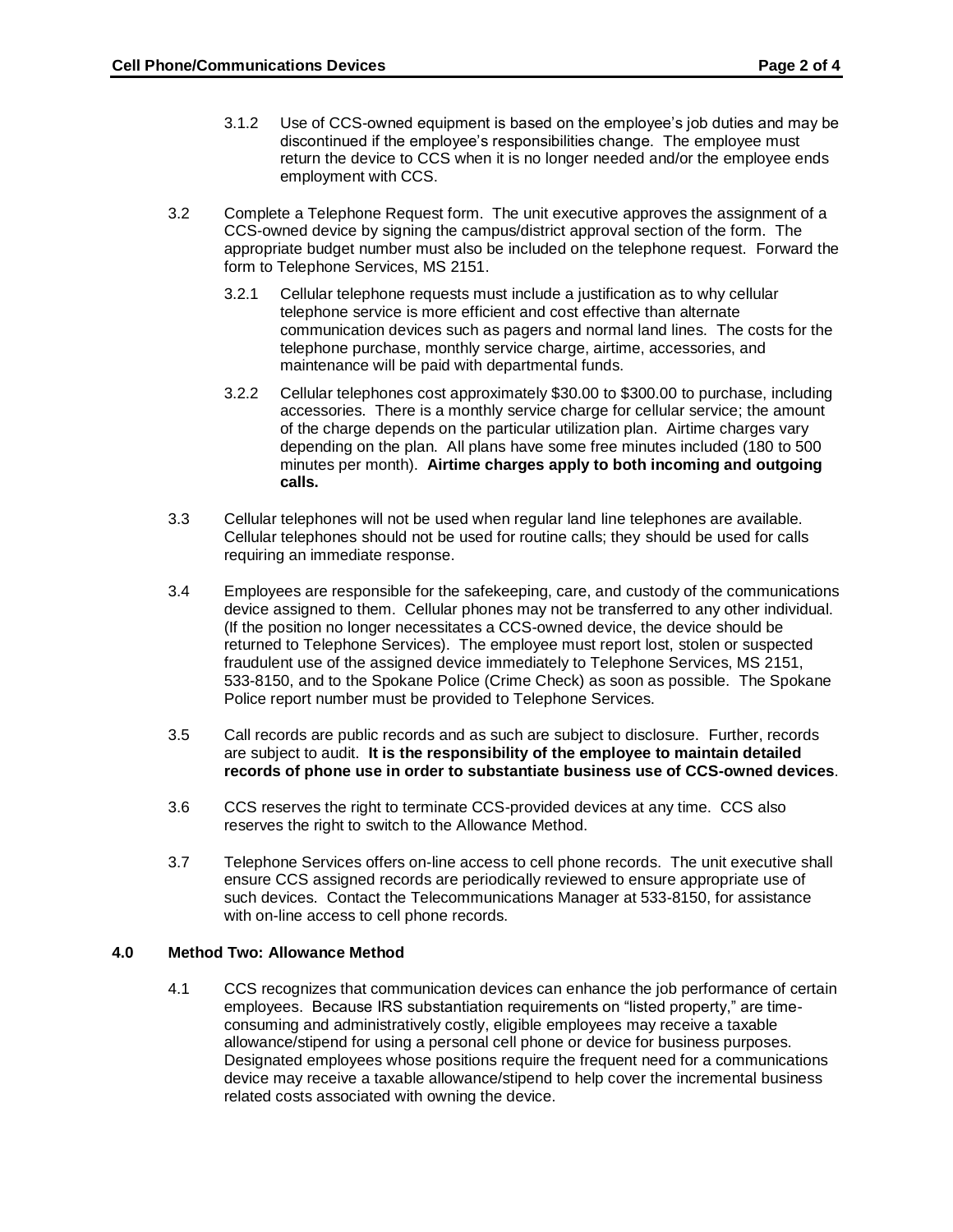- 4.2 The unit executive determines eligibility for the allowance. The amount of the monthly allowance is set annually by the CCS Cabinet. Once authorized by the unit executive, the allowance will be paid semi-monthly as part of the employee's regular paycheck.
	- 4.2.1 The allowance will be charged to the employee's respective departmental account.
	- 4.2.2 The allowance is taxable income. Therefore, the employee will be taxed in accordance with IRS regulations. Payment of such taxes is the responsibility of the employee. The allowance is supplemental pay and is not part of the employee's base pay.
	- 4.2.3 No documentation requirements exist with this method; therefore, the employee is not required to substantiate between personal and business use.
- 4.3 Equipment used by the employee under the Allowance Method is the property of the employee. Further, contractual details and arrangements with the communications provider are the responsibility of the employee, not CCS. Under no circumstances will CCS be responsible for personal cellular phone/communications contractual agreements.
	- 4.3.1 There are no restrictions on the use of said equipment because the equipment is the personal property of the employee.
	- 4.3.2 Disclosure of records: use of personal equipment for state business purposes may require the employee to disclose call records and other state business information which is contained on personal devices such as cell phones and computers. For example, email records related to state business which are contained on personal devices are subject to public disclosure and discovery requests.
- 4.4 Support for connection of a personal communication device to CCS network resources will be consistent with Administrative Procedure 7.30.05-C – IT Support for Privately Owned Equipment.

### **5.0 Allowance Administration**

- 5.1 The unit executive should use his/her knowledge of the employee's duties to determine eligibility for an allowance. Budget implications should also factor into the decision. All allowances must be covered by the department's budget including applicable employer payroll taxes. An annual review should be performed by each executive to determine continuation of allowances.
- 5.2 CCS reserves the right to discontinue an employee's allowance if there is insufficient budget to meet the cost of authorized allowances or if an employee's duties no longer warrant an allowance. An Employee Action Notice (EAN) must be submitted to the Human Resources Office to discontinue the employee allowance.
- 5.3 CCS Cabinet will establish the maximum monthly allowance annually. Changes to the amount will take effect on July 1 following the approved change. As of July 1, 2009, the monthly allowance is \$30.00 to help cover the incremental business related costs associated with owning the device.
- 5.4 Authorization for the allowance is provided on an Employee Action Notice (EAN). The authorizing executive is responsible for completing an EAN for each employee authorized to receive an allowance.
	- 5.4.1 The employment action is: Stipends and select Cell Phone from the drop down box.
	- 5.4.2 The EAN is processed by the Human Resources Office and forwarded to Payroll for payment. The allowance will begin on the first available payroll cycle after receipt by the Payroll department.